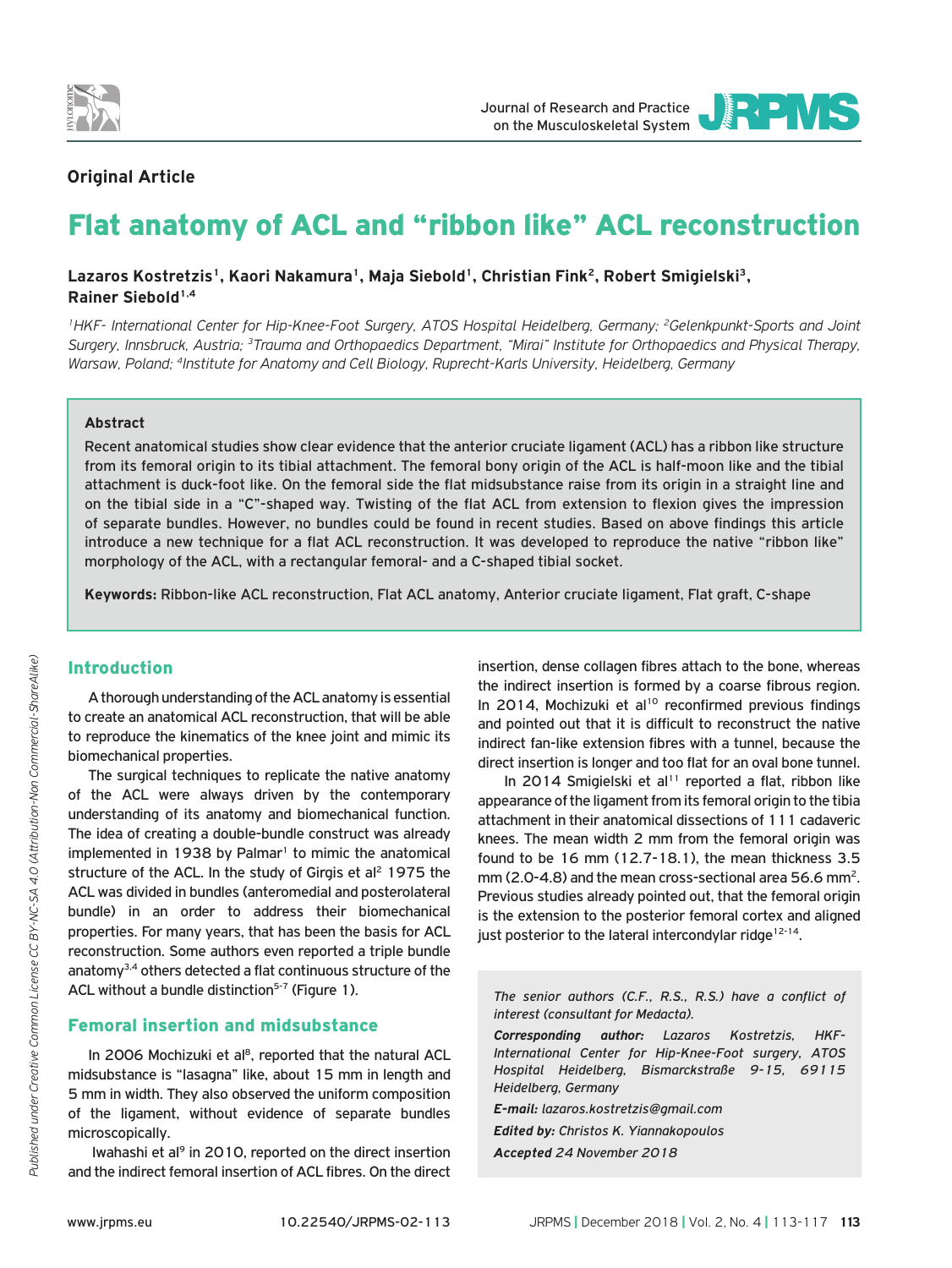



**Figure 1.** Anatomical dissection of the left femoral attachment of ACL with flat midsubstance and direct insertion in extension of posterior femoral cortex along lateral intercondylar ridge, half-moon-like bony footprint with indirect attachment (blue) and over the top position (red) (Siebold 2008).

**Figure 2.** Anatomical dissection of the flat midsubstance ACL fibres, C-shaped tibial attachment and bony duck-foot-like insertion. The bony roots of anterior and posterior horn of lateral meniscus form a ring with ACL insertion (Siebold 2015).

There was no histological evidence that bundles exist, but rather a collection of individual fascicles. The twist of the flat ligament makes the impression of bundles<sup>11,15</sup>. The cadaveric study of Noailles et al<sup>16</sup> in 2017 investigated the effect of ACL torsion in 90° of flexion. In their study of 42 knees they found a twist of the ACL fibres of 83.6° in 90° of flexion, which reconfirms the double-bundle effect of the flat ACL midsubstance described by the senior authors.

## Tibial insertion

In 1983 Arnoczky et al<sup> $6$ </sup> found the tibial insertion of the ACL to be in a fossa in front and lateral to the anterior tibial spine. This insertion passes beneath the transverse ligament and a few fascicles of anterior ACL blend with the anterior attachment of lateral meniscus, as well as some posterior fascicles blend with its posterior attachment.

In 2014 Smigielski et al.<sup>17</sup> reported the ribbon concept of the ACL with its tibial "C" shaped ACL insertion. The authors found three main different types of insertion: 67% had the C-shape, 24% had a J-shape and 9% a Cc-shape. From this "C"-shaped insertion the fibres form the flat midsubstance of the ACL. No posterolateral and no central inserting fibres were detected and no separate bundles could be macroscopically identified.

These findings were reconfirmed by Siebold et al<sup>15</sup> using magnifying lenses in a macroscopic and histological study<sup>18</sup>. The "C" shaped attachment of the midsubstance fibres and the fan-like anteriorly extended fibres form the duck-footlike tibial bony attachment. The "C"-shape" insertion had a mean length of 12.6 mm and thickness of 3.3 mm. The

posterior ACL fibres of the tibial attachment were inserting medially along the medial tibial spine. The authors proposed to abandon the name "PL" bundle and to use the term "PM fibres" instead. Siebold et al<sup>15</sup> also described that the ACL forms a ring with the roots of the lateral meniscus as pointed out by Arnoczky et al<sup>6</sup>. These findings were reconfirmed recently by several authors<sup>19-22</sup> (Figures 1,2).

# "Ribbon-like" ACL reconstruction: Surgical technique

Recently the senior authors (C.F., R.S., R.S.) developed a new technique, that creates a rectangular bony socket at the femoral origin and a "C-shaped" one at the tibial attachment to better replicate the anatomy with a flat ACL graft.

## Patient positioning

The patient is positioned supine in a surgical table, while allowing the knee to flex from 0° to 120° degrees, and a thigh tourniquet is applied.

#### Graft preparation

The flat ACL reconstruction can be performed using a semitendinosus graft after a simple conversion to a flat graft. This can be done by splitting its round part longitudinally with a knife. The tendon is unrolled with the use of a forceps to flatten it (Figures 3,4). The biomechanical studies of Domnick et al<sup>2</sup>3 have shown no difference between the prepared flat graft and the original round graft in a porcine flexor tendon model.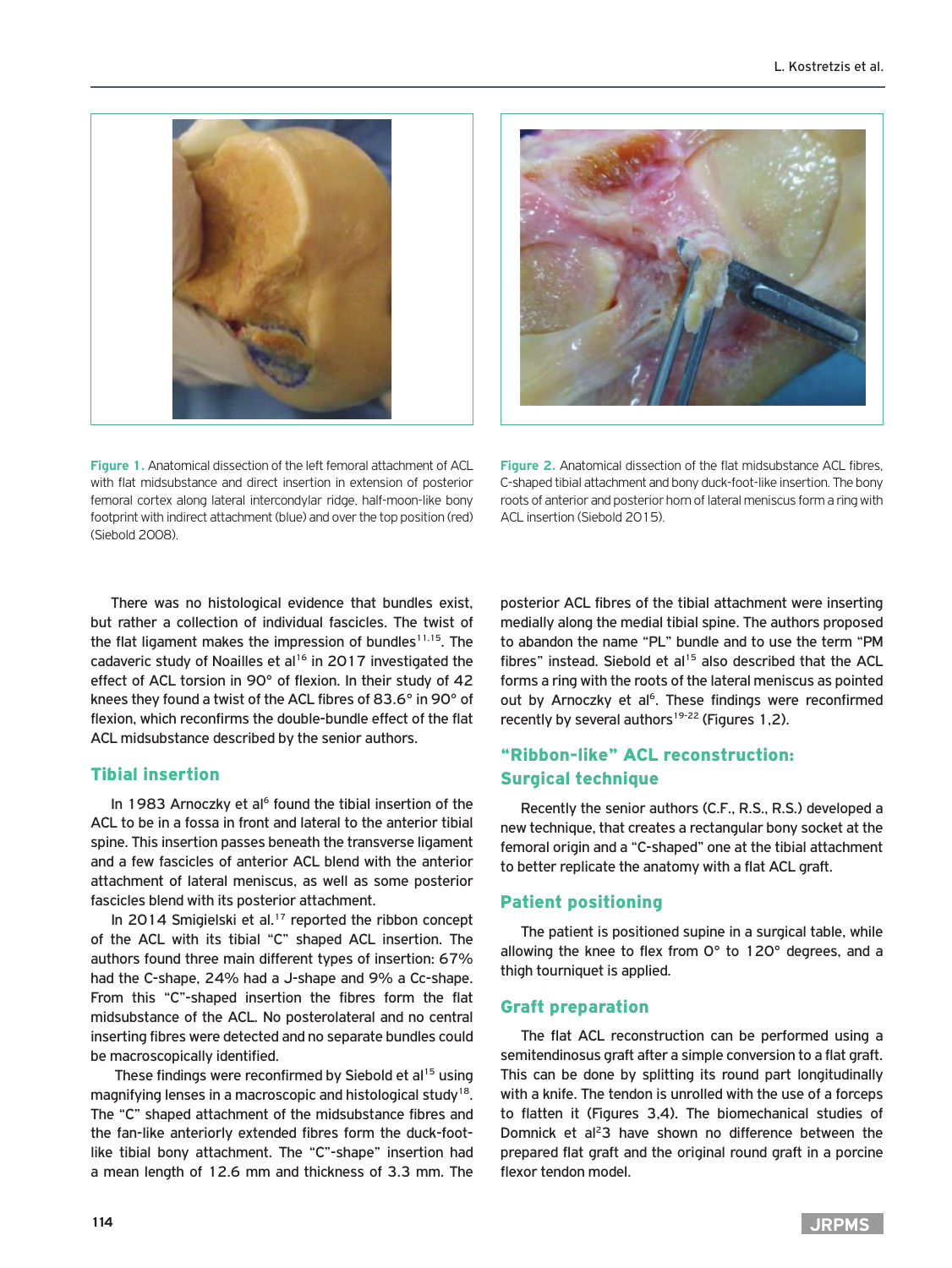

**Figure 3.** Flat ACL grafts. From button to top: flat tripled semitendinosus tendon, flat natural patellar tendon, flat harvested quadriceps tendon (Siebold, Smigielski, Fink).



**Figure 4.** Creating a flat graft from a round semitendinosus graft (Fink).

The graft is then triple- or quadruple-folded and stitched to both ends with two No2 Fiberwire sutures in a Krackow fashion. The length of the graft should be minimally 6-7 cm. A quadriceps- or patella tendon graft can also be used directly without requiring the process of conversion to a flat graft.

#### Femoral tunnel

After visualization of the femoral footprint the knee is flexed to 110°. A microfracture awl is used to mark the central position of the femoral tunnel attachment, which is the middle of the total length of the direct straight ACL attachment. It is just posterior to the lateral intercondylar ridge and in continuity to the posterior femoral cortex. The correct positioning may easily be checked with a C-arm and arthroscopically through the anteromedial portal. With the use of the special femoral targeting device the central guidewire is inserted, thereafter the ventral and dorsal ones.

The central guidewire is overdrilled with a 4.5 mm drill through the proximal femoral cortex, whereas the two other guidewires are overdrilled for about 25 mm. A dilator according to the size of the graft is then inserted to finalize the size of the femoral tunnel.

A minimum of 15 mm of graft should be inserted into the femoral tunnel (Figure 5).

#### Tibial tunnel

The C-shaped targeting device for the tibial insertion is placed directly on the tibial C-shaped footprint of the ACL along the anterior border of the ACL attachment and along the medial tibial spine. A central guidewire to stabilize the device is inserted and two 4.5 mm drills are used to overdrill the outer two parts of the tunnel. A cannulated drill is used to overdrill the central guidewire. The final size of the tibial



**Figure 5.** Rectangular femoral slot in extension of posterior femoral cortex just posterior to intercondylar ridge created in a left cadaveric knee (Siebold, Smigielski, Fink).



**Figure 6.** C-shaped tibial slot around bony attachment of anterior horn of lateral meniscus created in a right cadaveric knee (Siebold, Smigielski, Fink).

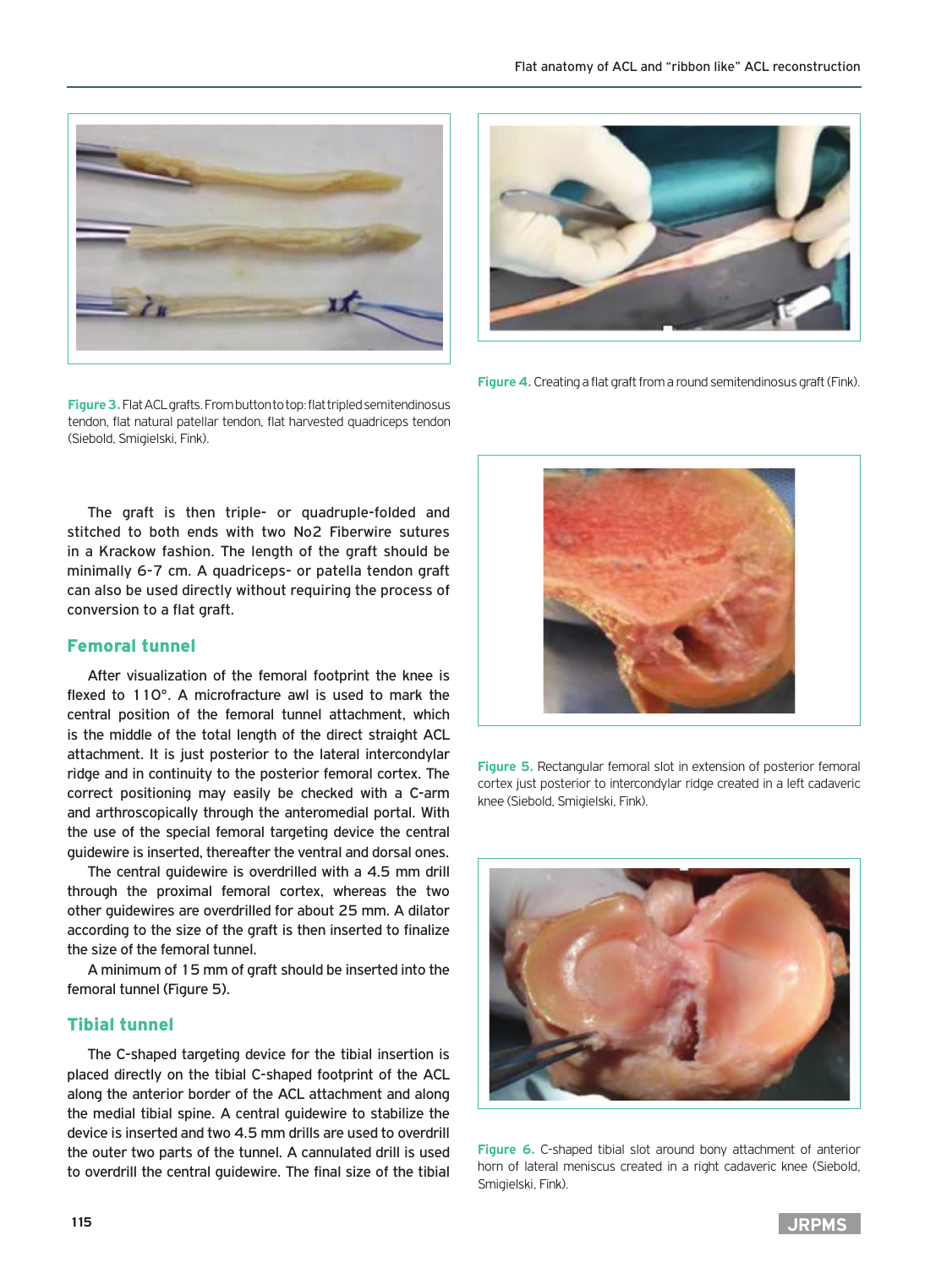C-shaped slot is achieved by a dilator according to the size of the graft.

The graft is inserted transtibial using the passing suture while keeping the knee close to extension to accomplish the twist during flexion.

The femoral fixation is established with a flipped button, whereas the tibial fixation is achieved with a new designed locking button in full extension (Figure 6).

#### Postoperative rehabilitation

Full active range of motion is encouraged postoperatively. Partial weight bearing (10 kg) for the first week and increased weight-bearing thereafter on crutches. Physiotherapy is recommended 2 times a week with proprioception exercises and closed-chain kinetic exercises for at least 6 weeks. Sport specific exercises can be recommenced after 5 months and return to sports after 8-12 months.

#### **Discussion**

For many years the anatomy of the ACL was described to have at least two bundles, the anteromedial and posterolateral one. The division was based on anatomical studies and used for biomechanical models<sup>2,3,24,25</sup>. In an attempt to improve clinical results the latest technique developed was to reconstruct the AM and PL bundles separately in a double bundle technique<sup>26-29</sup>.

However, 2012-2015 the ribbon anatomy of the ACL was introduced<sup>11,15</sup>, which may again change the surgical approach to ACL reconstruction. The introduced new technique of flat ACL reconstruction was designed to reproduce the flat anatomy, as well as its rectangular flat femoral origin and its C-shaped tibial insertion. On the femoral side, a rectangular socket is created at the ACL direct femoral origin just behind bifurcate ridge. On the tibial side, a C-shaped socket is created and the flat graft that is introduced transtibial can know simulate the physiological twist s during flexion.

This new approach to ACL reconstruction may have several biomechanical and biological advantages<sup>30</sup>. The anatomic C-shaped socket and flat structure of the graft enable an adequate anterior positioning while sparing the anterior attachment of the lateral meniscus. This avoids damage to the anterior bony insertion of the lateral meniscus and does reduce the risk of notch impingement. The flat graft and positioning of the tibial and femoral sockets help to recreate the normal torsion of the ACL in different degrees of knee flexion, along with its biomechanical implications. Furthermore, the flat configuration of the graft along with the rectangular shape of the sockets leads to a significantly higher bone to tendon contact with positive influence for graft integration and revascularization.

This technique represents a better approximation of the current knowledge of the ACL anatomy, is theoretically better and may anatomically more correct compared to current techniques. The clinical superiority has yet to be found.

Clinical and biomechanical investigations have to confirm the theoretical advantages. It will be interesting to assess, if the new approach to ACL reconstruction can reduce the rerupture rate and better prevent the development of knee osteoarthritis.

#### Conclusion

Recent anatomical studies show clear evidence that the ACL has a ribbon like structure from its femoral origin to its tibial attachment. It has no defined anatomical bundles, but rather a collection of multiple individual fascicles. No PL or central fibres have been found, the posterior fibres are aligned along the medial tibial spine and should therefore be named PM fibres. In an attempt to better reconstruct the flat anatomy, a technique utilizing a flat hamstring graft, a C-shaped tibial and rectangular femoral socket was introduced. Even though this technique represents a better approximation of the ACL anatomy, clinical trials have to show its superiority over current techniques.

#### *References*

- 1. Palmar I. On the injuries to the ligaments of the knee joint. A clinical study. Acta Chirurgica Scandinavica 1938; 81(53 Suppl.):2–282.
- 2. Girgis FG, Marshall JL, Monajem A The cruciate ligaments of the knee joint. Anatomical, functional and experimental analysis. Clin Orthop Relat Res 1975; 106:216–231.
- 3. Amis AA, Dawkins GP. Functional anatomy of the anterior cruciate ligament. Fibre bundle actions related to ligament replacements and injuries. J Bone Joint Surg Br 1991; 73(2):260–267.
- 4. Norwood LA, Cross MJ. Anterior cruciate ligament: functional anatomy of its bundles in rotatory instabilities. Am J Sports Med 1979; 7(1):23–26.
- 5. Welsh RP. Knee joint structure and function. Clin Orthop Relat Res 1980; 147:7–14.
- 6. Arnoczky SP. Anatomy of the anterior cruciate ligament. Clin Orthop Relat Res 1983; 172:19–25.
- 7. Odensten M, Gillquist J. Functional anatomy of the anterior cruciate ligament and a rationale for reconstruction. J Bone Joint Surg Am 1985; 67(2):257–262.
- 8. Mochizuki T, Muneta T, Nagase T, Shirasawa S, Akita KI, Sekiya I. Cadaveric knee observation study for describing anatomic femoral tunnel placement for two-bundle anterior cruciate ligament reconstruction. Arthroscopy 2006; 22(4):356–361.
- 9. Iwahashi T, Shino K, Nakata K, Otsubo H, Suzuki T, Amano H, Nakamura N. Direct anterior cruciate ligament insertion to the femur assessed by histology and 3-dimensional volume-rendered computed tomography. Arthroscopy 2010; 26(9 Suppl):S13–20.
- 10. Mochizuki T, Fujishiro H, Nimura A, Mahakkanukrauh P, Yasuda K, Muneta T, Akita K. Anatomic and histologic analysis of the midsubstance and fan-like extension fibres of the anterior cruciate ligament during knee motion, with special reference to the femoral attachment. Knee Surgery, Sports Traumatology, Arthroscopy, 2014; 22(2), 336-344.
- 11. Smigielski R, Zdanowicz U, Drwiega M, Ciszek B, Ciszkowska- Lyson B, Siebold R. Ribbon like appearance of the midsubstance fibres of the anterior cruciate ligament close to its femoral insertion site: a cadaveric study including 111 knees. Knee Surg Sports Traumatol Arthrosc 2014.